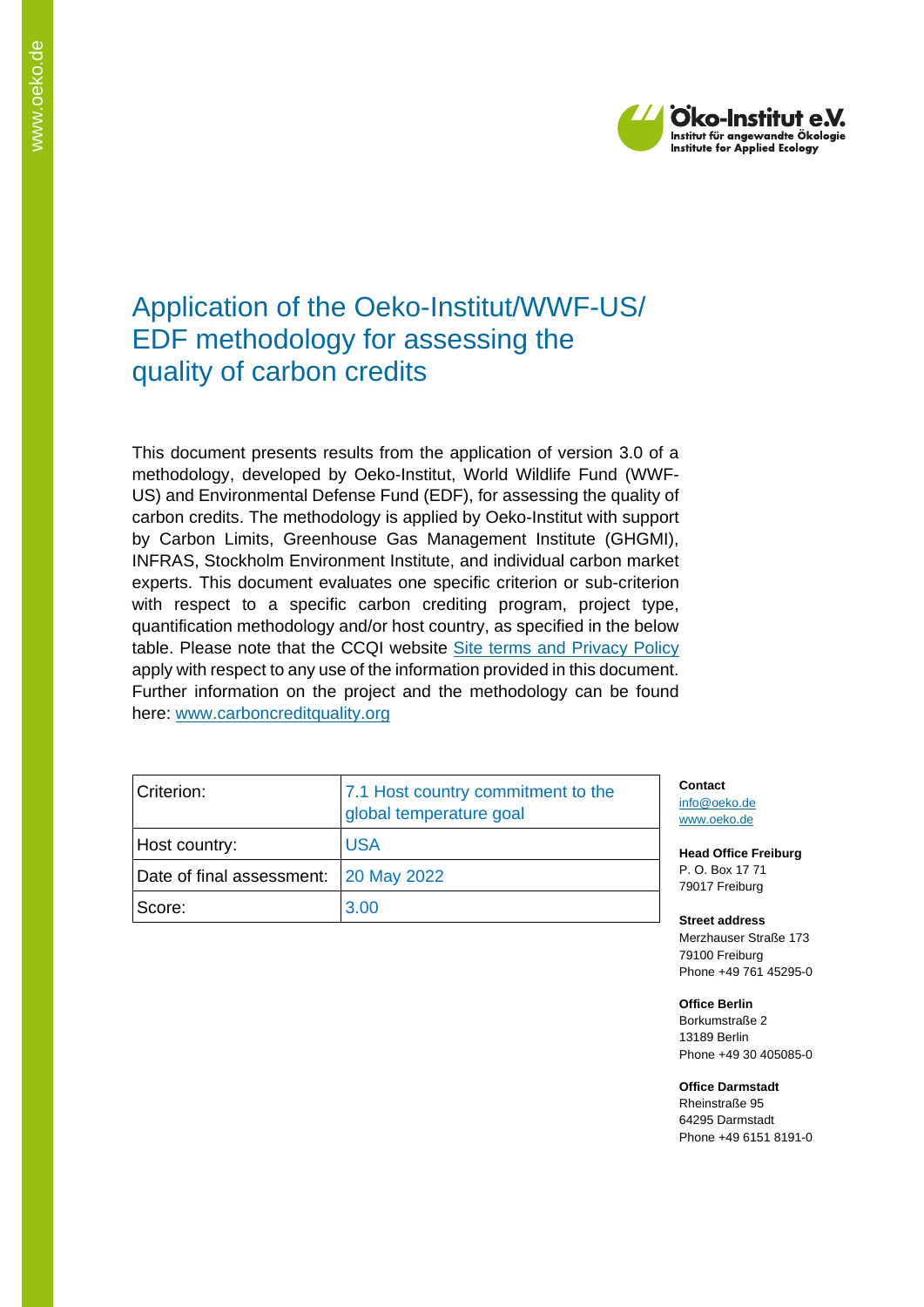# **Assessment**

The methodology assesses whether the host country has communicated a LEDS and whether it has an explicit commitment in the form of a net zero emissions target, including: the timeframe of the target; differentiating between LDCs/SIDS and other economies; the coverage of greenhouse gases and sectors; whether the target is a domestic target or whether it includes the use of international carbon credits; and the legal status of the target.

# **Indicator 7.1.1**

#### **Relevant scoring methodology provisions**

"The country has communicated a LEDS."

#### **Information sources considered**

- 1. UNFCCC Communication of long-term strategies [\(https://unfccc.int/process/the-paris](https://unfccc.int/process/the-paris-agreement/long-term-strategies)[agreement/long-term-strategies\)](https://unfccc.int/process/the-paris-agreement/long-term-strategies)
- 2. The Long-Term Strategy of the United States: Pathways to Net-Zero Greenhouse Gas Emissions by 2050 [\(https://unfccc.int/sites/default/files/resource/US\\_accessibleLTS2021.pdf\)](https://unfccc.int/sites/default/files/resource/US_accessibleLTS2021.pdf)

#### **Assessment outcome**

Yes (3 Points)

#### **Justification of assessment**

The USA has communicated a LEDS on 1 November 2021 (Sources 1 and 2).

# **Indicator 7.1.2**

#### **Relevant scoring methodology provisions**

"The country is an LDC and has adopted a net zero emissions target for

a. 2050 or earlier;

OR

b. 2051 to 2069;

OR

```
c. 2070 or later.
```
OR

The country is not an LDC and has adopted a net zero emissions target for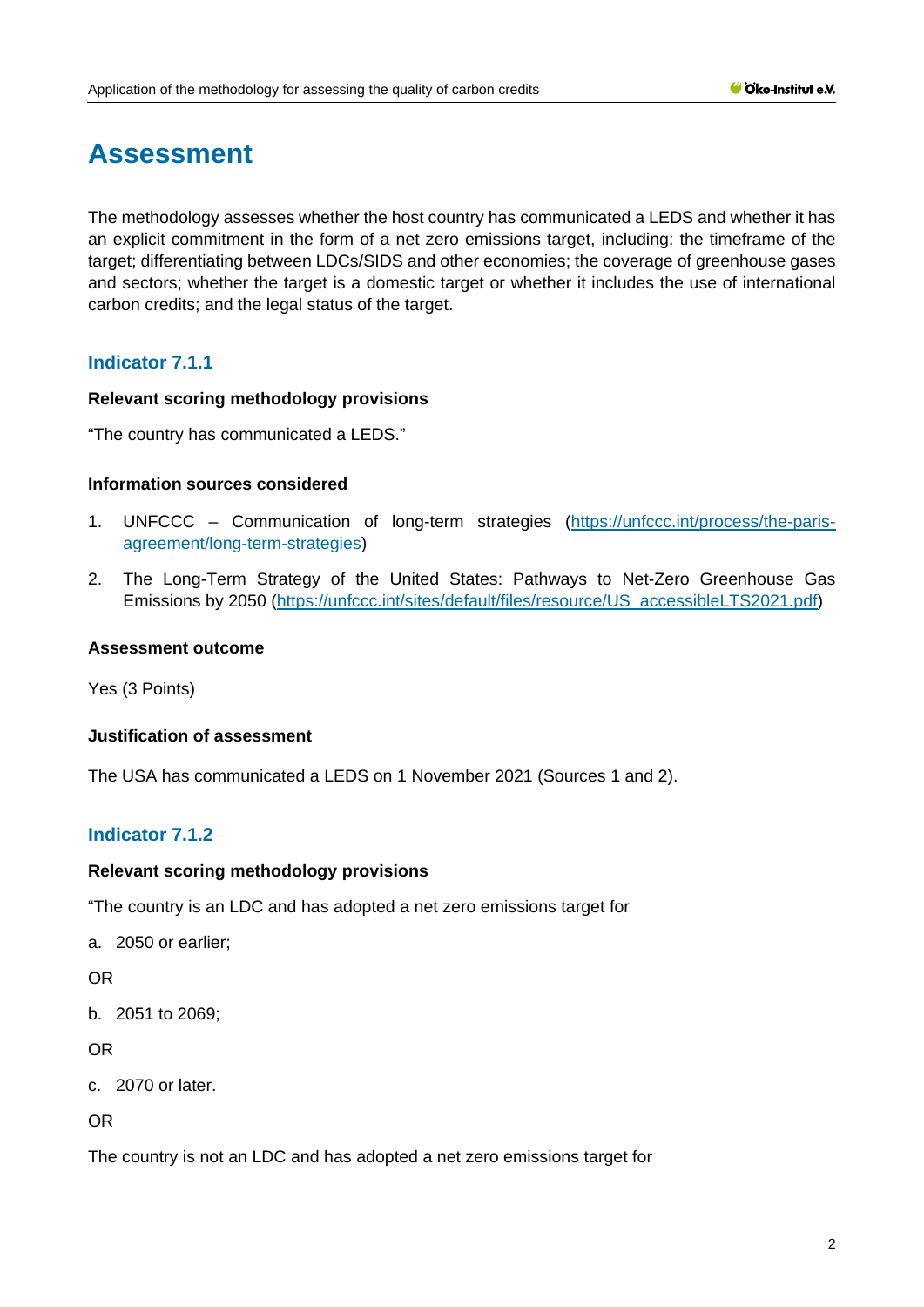d. 2040 or earlier;

OR

e. 2041 to 2059;

OR

f. 2060 or later."

## **Information sources considered**

- 1. The Long-Term Strategy of the United States: Pathways to Net-Zero Greenhouse Gas Emissions by 2050 [\(https://unfccc.int/sites/default/files/resource/US\\_accessibleLTS2021.pdf\)](https://unfccc.int/sites/default/files/resource/US_accessibleLTS2021.pdf)
- 2. USA's first updated NDC which has been communicated to the UNFCCC secretariat on 21 April 2021 [\(https://www4.unfccc.int/sites/ndcstaging/PublishedDocuments/United%20States%20of%20A](https://www4.unfccc.int/sites/ndcstaging/PublishedDocuments/United%20States%20of%20America%20First/United%20States%20NDC%20April%2021%202021%20Final.pdf) [merica%20First/United%20States%20NDC%20April%2021%202021%20Final.pdf\)](https://www4.unfccc.int/sites/ndcstaging/PublishedDocuments/United%20States%20of%20America%20First/United%20States%20NDC%20April%2021%202021%20Final.pdf)

## **Assessment outcome**

Sub-paragraph e is applicable (3 points).

## **Justification of assessment**

The country is not an LDC and has adopted a net zero emissions target for 2050 (Sources 1 and 2).

# **Indicator 7.1.3**

#### **Relevant scoring methodology provisions**

"The adopted net zero emissions targets covers

a. all sectors of the economy, including international aviation and shipping, and all main greenhouse gases (CO<sub>2</sub>, CH<sub>4</sub>, N<sub>2</sub>O, HFCs, PFCs, SF<sub>6</sub>, NF<sub>3</sub>);

OR

b. at least 90% of the country's GHG emissions;

OR

c. less than 90% of the country's GHG emissions."

OR

d. No information is available or it is insufficiently clear."

# **Information sources considered**

1. The Long-Term Strategy of the United States: Pathways to Net-Zero Greenhouse Gas Emissions by 2050 [\(https://unfccc.int/sites/default/files/resource/US\\_accessibleLTS2021.pdf\)](https://unfccc.int/sites/default/files/resource/US_accessibleLTS2021.pdf)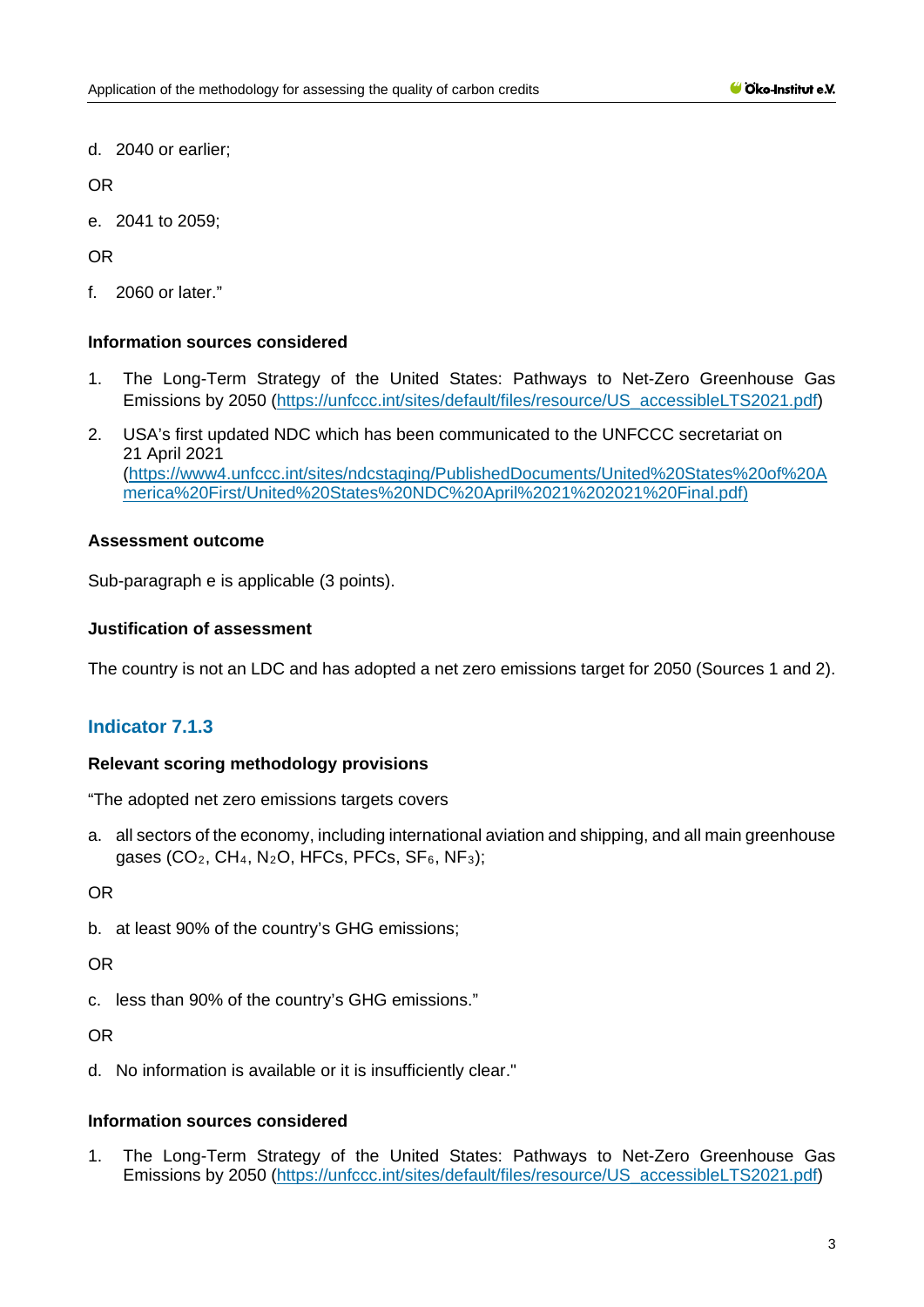- 2. USA's first updated NDC which has been communicated to the UNFCCC secretariat on 21 April 2021 [\(https://www4.unfccc.int/sites/ndcstaging/PublishedDocuments/United%20States%20of%20A](https://www4.unfccc.int/sites/ndcstaging/PublishedDocuments/United%20States%20of%20America%20First/United%20States%20NDC%20April%2021%202021%20Final.pdf) [merica%20First/United%20States%20NDC%20April%2021%202021%20Final.pdf\)](https://www4.unfccc.int/sites/ndcstaging/PublishedDocuments/United%20States%20of%20America%20First/United%20States%20NDC%20April%2021%202021%20Final.pdf)
- 3. Assessment by Climate Action Tracker of USA's net zero target [\(https://climateactiontracker.org/countries/usa/net-zero-targets/\)](https://climateactiontracker.org/countries/usa/net-zero-targets/)

#### **Assessment outcome**

Sub-paragraph b is applicable (2 points).

#### **Justification of assessment**

The United States has set a goal of net-zero emissions by no later than 2050. In its LEDS, it is specified that the goal includes  $CO_2$ ,  $CH_4$ , N<sub>2</sub>O, HFCs, PFCs, SF<sub>6</sub>, and NF<sub>3</sub> and that it is economywide; however, it does not include emissions from international aviation or international shipping (Sources 1 and 3).

## **Indicator 7.1.4**

#### **Relevant scoring methodology provisions**

"The adopted net zero emissions target is

a. a domestic target (i.e., without the purchase of international carbon credits but possibly with linking of emissions trading systems);

#### OR

b. a target to be achieved with the purchase of international carbon credits, or no information is available."

#### **Information sources considered**

- 1. The Long-Term Strategy of the United States: Pathways to Net-Zero Greenhouse Gas Emissions by 2050 [\(https://unfccc.int/sites/default/files/resource/US\\_accessibleLTS2021.pdf\)](https://unfccc.int/sites/default/files/resource/US_accessibleLTS2021.pdf)
- 2. USA's first updated NDC which has been communicated to the UNFCCC secretariat on 21 April 2021 [\(https://www4.unfccc.int/sites/ndcstaging/PublishedDocuments/United%20States%20of%20A](https://www4.unfccc.int/sites/ndcstaging/PublishedDocuments/United%20States%20of%20America%20First/United%20States%20NDC%20April%2021%202021%20Final.pdf) [merica%20First/United%20States%20NDC%20April%2021%202021%20Final.pdf\)](https://www4.unfccc.int/sites/ndcstaging/PublishedDocuments/United%20States%20of%20America%20First/United%20States%20NDC%20April%2021%202021%20Final.pdf)
- 3. Assessment by Climate Action Tracker of USA's net zero target [\(https://climateactiontracker.org/countries/usa/net-zero-targets/\)](https://climateactiontracker.org/countries/usa/net-zero-targets/)

#### **Assessment outcome**

Sub-paragraph b is applicable (0 points).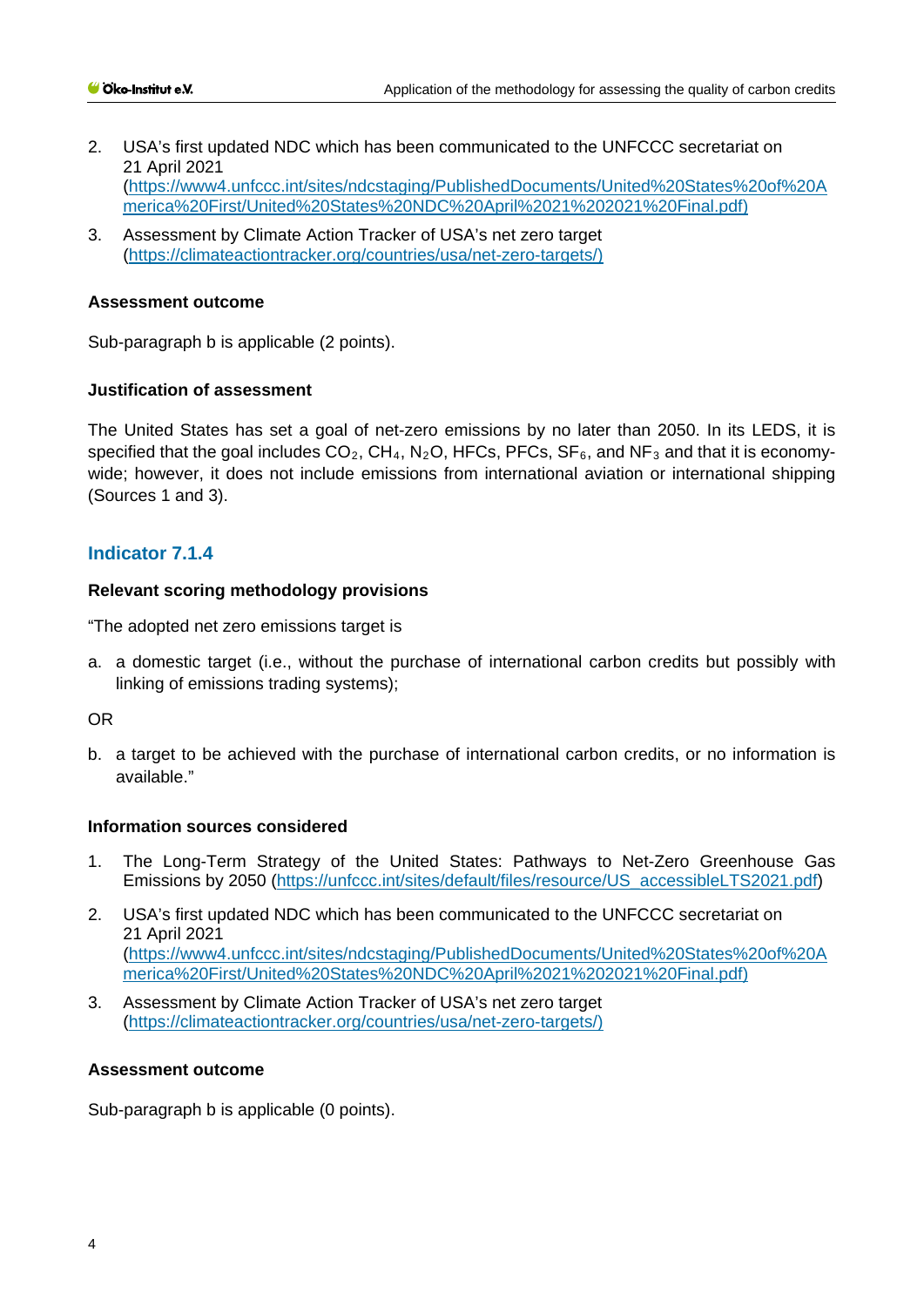#### **Justification of assessment**

In its LEDS, the USA specifies that "at this time, the United States does not expect to use international market mechanisms toward achievement of this net-zero goal" (Source 1). As the use of international carbon credits has not been ruled out, not sufficient information is available to confirm that the target will be achieved without the use of international carbon credits.

# **Indicator 7.1.5**

#### **Relevant scoring methodology provisions**

"The adopted net zero emissions target

a. has been communicated to the UNFCCC in the country's NDC and/or LEDS, *and* has been enshrined in domestic law;

OR

b. has been communicated to the UNFCCC in the country's NDC and/or LEDS, *or* has been enshrined in domestic law;

OR

c. has only been announced or adopted by government or relevant legislative bodies but neither been communicated to the UNFCCC in the country's NDC and/or LEDS nor been enshrined in domestic law."

#### **Information sources considered**

- 1. The Long-Term Strategy of the United States: Pathways to Net-Zero Greenhouse Gas Emissions by 2050 [\(https://unfccc.int/sites/default/files/resource/US\\_accessibleLTS2021.pdf\)](https://unfccc.int/sites/default/files/resource/US_accessibleLTS2021.pdf)
- 2. USA's first updated NDC which has been communicated to the UNFCCC secretariat on 21 April 2021 [\(https://www4.unfccc.int/sites/ndcstaging/PublishedDocuments/United%20States%20of%20A](https://www4.unfccc.int/sites/ndcstaging/PublishedDocuments/United%20States%20of%20America%20First/United%20States%20NDC%20April%2021%202021%20Final.pdf) [merica%20First/United%20States%20NDC%20April%2021%202021%20Final.pdf\)](https://www4.unfccc.int/sites/ndcstaging/PublishedDocuments/United%20States%20of%20America%20First/United%20States%20NDC%20April%2021%202021%20Final.pdf)
- 3. Assessment by Climate Action Tracker of USA's net zero target [\(https://climateactiontracker.org/countries/usa/net-zero-targets/\)](https://climateactiontracker.org/countries/usa/net-zero-targets/)

#### **Assessment outcome**

Sub-paragraph b is applicable (1 point).

### **Justification of assessment**

The target has been communicated in the LEDS (Source 1) and first updated NDC (Source 2); however, according to Climate Action Tracker, the target has not yet been enshrined in domestic law (Source 3).